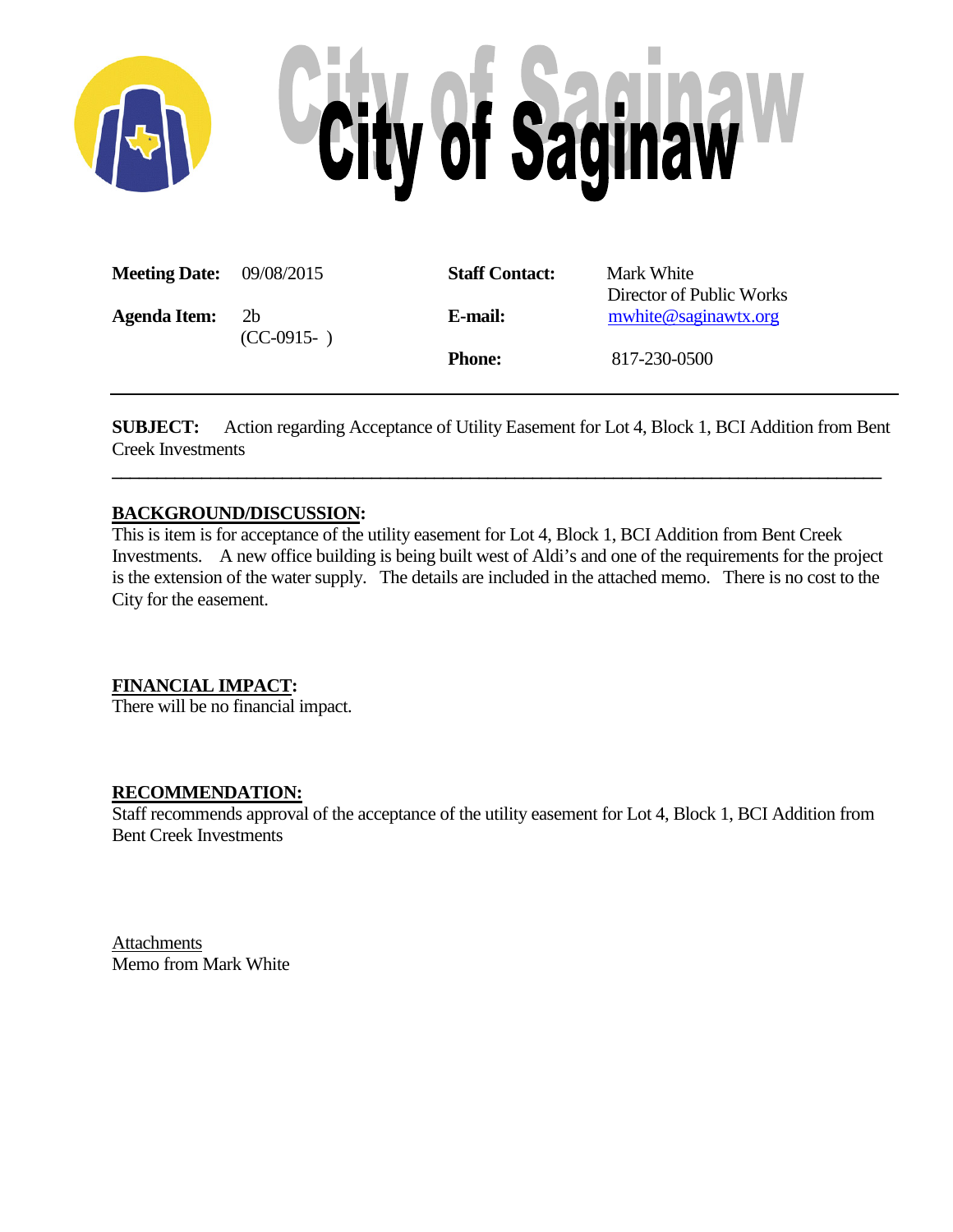| To:      | Nan Stanford, City Manager                                          |
|----------|---------------------------------------------------------------------|
| From:    | Mark White, Director of Public Works                                |
| Subject: | Consider Accepting Utility Easement for Lot 4, Block 1 BCI Addition |
| Date:    | September 2, 2015                                                   |

Jim Hudson, a partner in Bent Creek Investments, is constructing a new office building west of Aldi's. The project requires an extension of the public water supply {195 linear feet of 6" PVC) for domestic supply as well as fire protection. The developer has proposed to "loop" together the existing water lines in the area (see attached drawing) and add a fire hydrant at his expense. The public water line should be placed in an easement and developer has executed an easement for this purpose.

There is no cost to the city for the easement.

Staff recommends the Council accept the easement.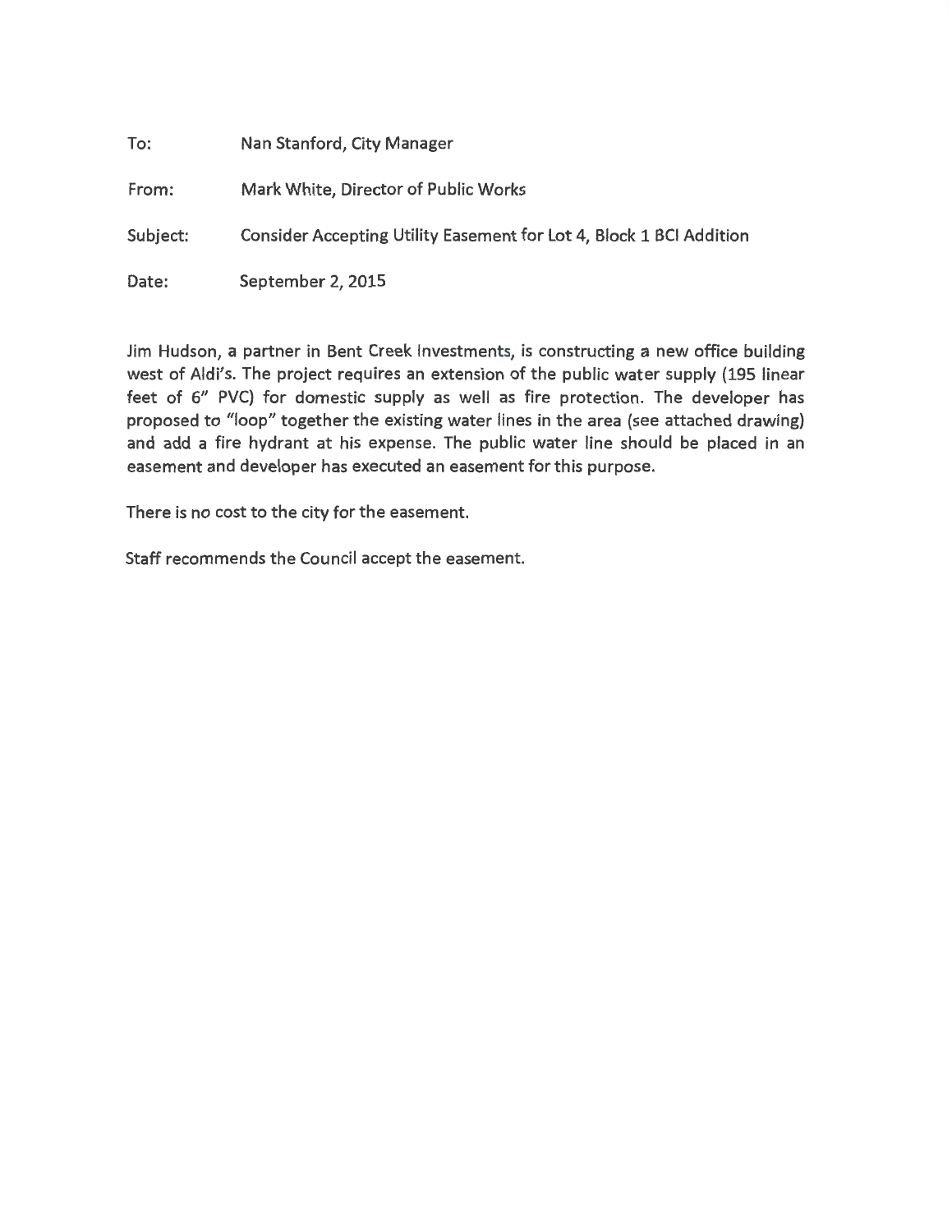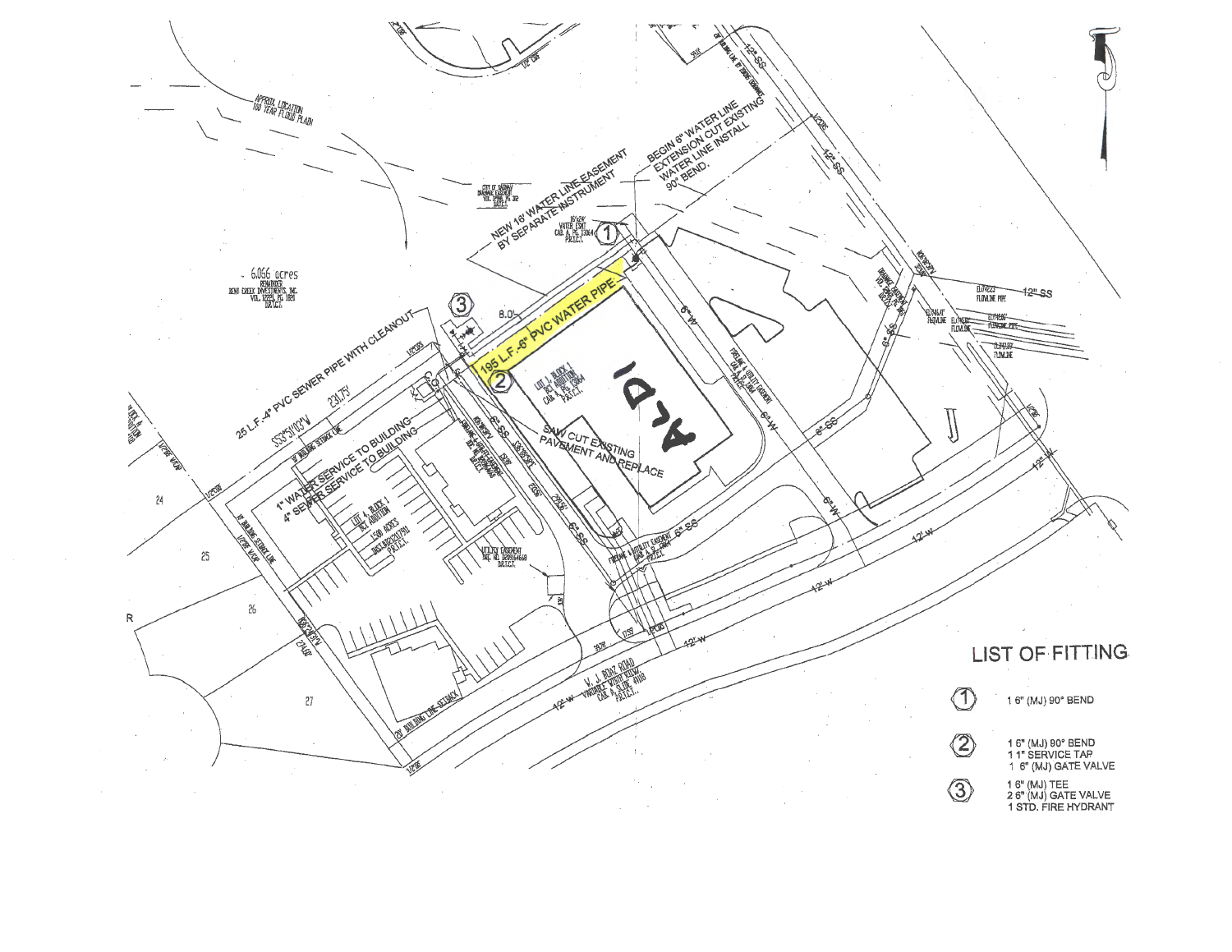## **CJTY OF SAGINAW UTILITY EASEMENT**

**THE STATE OF TEXAS** § § **COUNTY OF TARRANT §** 

Jim Hudson, GRANTOR herein, for and in consideration of the sum of Ten (\$1 0.00) Dollars and other good and valuable consideration in hand paid by GRANTEE herein, the receipt and sufficiency of which is hereby acknowledged and confessed, have granted, sold and conveyed, and by these presents do grant, sell and convey to the CITY OF SAGINAW, GRANTEE herein, of Tarrant County, Texas a permanent and perpetual utility easement for the purpose of installing, repairing, maintaining, altering, replacing, relocating, rebuilding, removing, and operating drainage and utility facilities in, into, upon, over, across, under and through all that land in Tarrant County, Texas described as follows, to-wit:

## **A permanent Utility Easement described as 0.093 acres, more or less, out of the J. Walker Survey, Abstract No. 1601, Tarrant County, Texas; and being more particularly described in Exhibit "A" and shown on Exhibit "B" attached hereto and incorporated herein.**

GRANTOR covenants and agrees that GRANTOR and GRANTOR'S heirs, representatives, successors and assigns shall at no time erect, place or construct, or cause to be erected, placed or constructed in, into, upon, over, across or under any easement granted herein any temporary or permanent structures.

It is further intended that the Permanent Utility Easement herein granted to the GRANTEE shall run with the land and forever be a right in and to the land belonging to GRANTOR, and GRANTOR'S successors and assigns, and said grant is expressly excepted from any right of reversion of said premises under any prior deeds in GRANTOR's chain of title. The Permanent Utility Easement granted therein is exclusive, and GRANTOR covenants that it will not convey any other easement or conflicting rights within the area covered by the grant to any other person.

**TO HAVE AND TO HOLD** the above-described permanent easement, together with all and singular, the rights and appurtenances thereto, anywise belonging unto the said GRANTEE, its successors and assigns forever; and GRANTOR does hereby bind itself, its heirs and assigns, to warrant and to forever defend all and singular the premises unto the said GRANTEE, its successors and assigns, against every person whomsoever lawfully claiming or to claim same or any part thereof.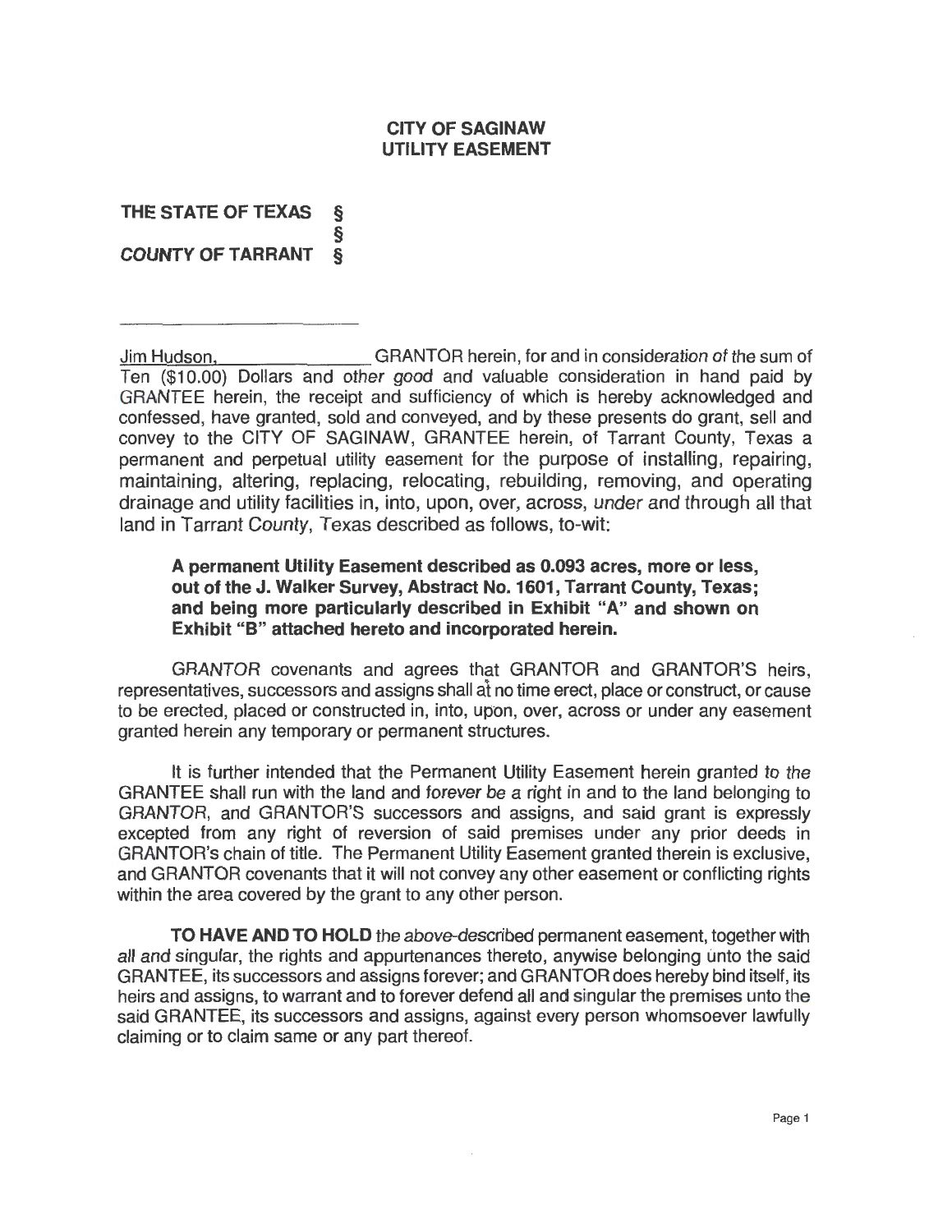| <b>EXECUTED</b> this the $\angle$ day of $Sep$ rember, 2015. |  |
|--------------------------------------------------------------|--|
|                                                              |  |
| finish Hande                                                 |  |
| <b>GRANTOR</b>                                               |  |
| By: PARTNER BENT Creek Incest. 1-4P                          |  |

## **ACKNOWLEDGMENT**

# **STATE OF TEXAS** § § **COUNTYOF** §

BEFORE ME, the undersigned authority, on this day personally appeared Jim Hudson, known to me to be the same person whose name is subscribed to the foregoing

instrument and acknowledge to me that he is the  $\mathcal{F}$ 

of  $\beta$ ent Creek-Invest.  $/$ -4<sup>2</sup> and he executed the same for the purposes and consideration therein expressed, and in the capacity therein stated.

GIVEN UNDER MY HAND AND SEAL OF OFFICE on this <u>1</u> day of

reprember , 2015.

CATHY HURLEY<br>
Notary Public - State of Texas<br>
Commission #00350115-1<br>
My Commission Express 03-2017<br>
My Commission Express 03-2017

GRANTEE:

By: \_\_\_\_\_\_\_\_\_ \_, Mayor City of Saginaw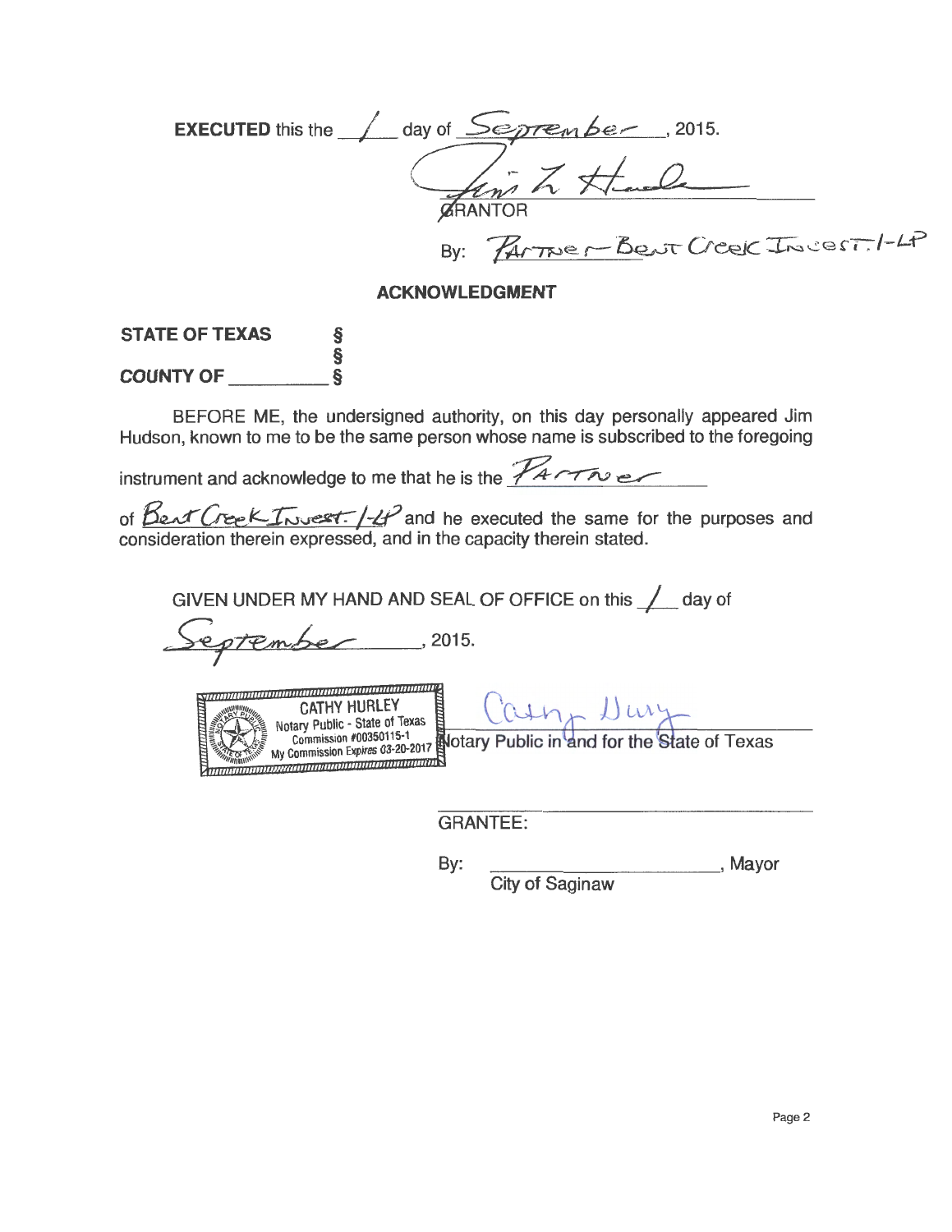#### **ACKNOWLEDGMENT**

#### **STATE OF TEXAS** § § **COUNTY OF TARRANT** §

BEFORE ME, the undersigned authority, on this day personally appeared Mayor Gary Brinkley, known to me to be the person whose name is subscribed above, and affirmed that he is the Mayor of the City of Saginaw, and that he has executed the above and foregoing document for the purposes and consideration therein expressed and with full authority to so act.

GIVEN UNDER MY HAND AND SEAL OF OFFICE on this \_\_ day of

----------'' 2015.

Notary Public in and for the State of Texas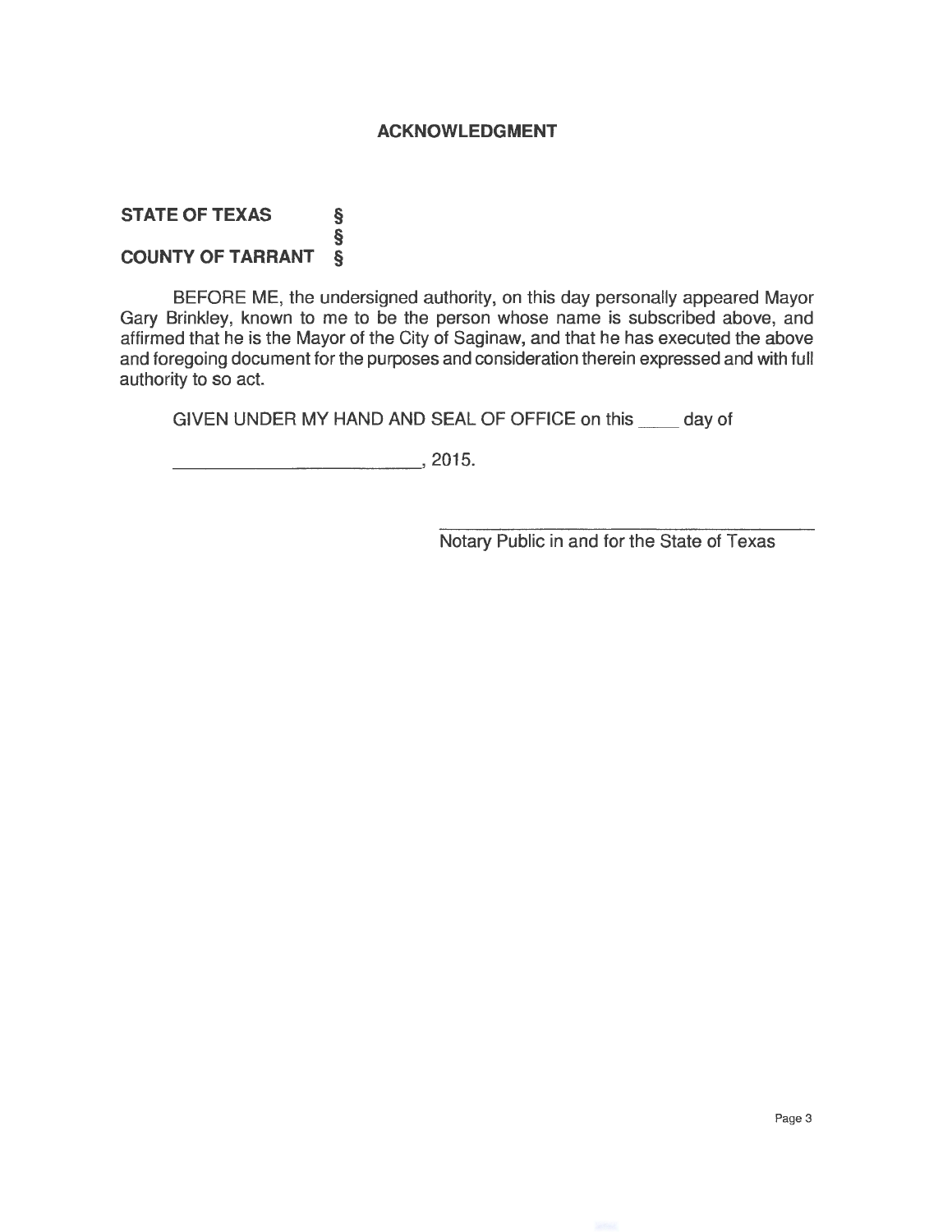#### **EXHIBIT** "A" **VARIABLE WIDTH WATER EASEMENT**

BEING a 0.093 acre tract of land in the J. Walker Survey, Abstract No. 1601, situated in Tarrant County, Texas, and being a portion of a certain tract of land described in deed to Bent Creek lnvestments, Inc., recorded in Volume 12221, Page 1820, Deed Records, Tarrant County, Texas. The bearings for this description are based on the bearings as they appear in Document Number D212117911, Plat Records, Tarrant County, Texas. Said 0.093 acre tract of land being described by metes and bounds as follows:

COMMENCING at a 1/2" iron rod with plastic cap found at the northeast corner of Lot 4, Block 1, BCI Addition, an addition to the City of Saginaw, Tarrant County, Texas, recorded in Document Number D212117911, Plat Records, Tarrant County, Texas;

THENCE over and across said Bent Creek Investments, Inc. tract, the following courses and distances;

North 36°04'05" West, a distance of 7.71 Feet to the POINT OF BEGINNING;

North 53°51'03" East, a distance of 23.50 Feet;

South 36°08'57" East, a distance of 9.25 Feet;

North 53°51'03" East, a distance of 15.00 Feet;

South 36°08'57" East, a distance of 17.25 Feet;

North 53°51'03" East, a distance of 160.89 Feet;

South 36°08'57" East, a distance of 16.00 Feet to the northwest line of Lot J, Block 1, BCI Addition, an addition to the City of Saginaw, Tarrant County, Texas, recorded in Cabinet A, Page 13064, Plat Records, Tarrant County, Texas;

THENCE South 53°51'03" West, along said northwest line, a distance of 199.39 Feet to the northeast line of said Lot 4;

THENCE North 36°08'57" West, along said northeast line, a distance of 42.50 Feet to the POINT OF BEGINNING and containing a computed area of 0.093 Acres, more or less.

Compiled from field ties and record data on July 28, 2015 by Whitfield-Hall Surveyors. *A* survey exhibit of even survey date accompanies this description.

! () ille

 $\rm \tilde{N}$  D.L. Williams Registered Professional Land Surveyor Texas Registration No. 4818 TBPLS Firm Reg. No. 10138500



Page 1 of 2

*i*   $\frac{i}{t}$